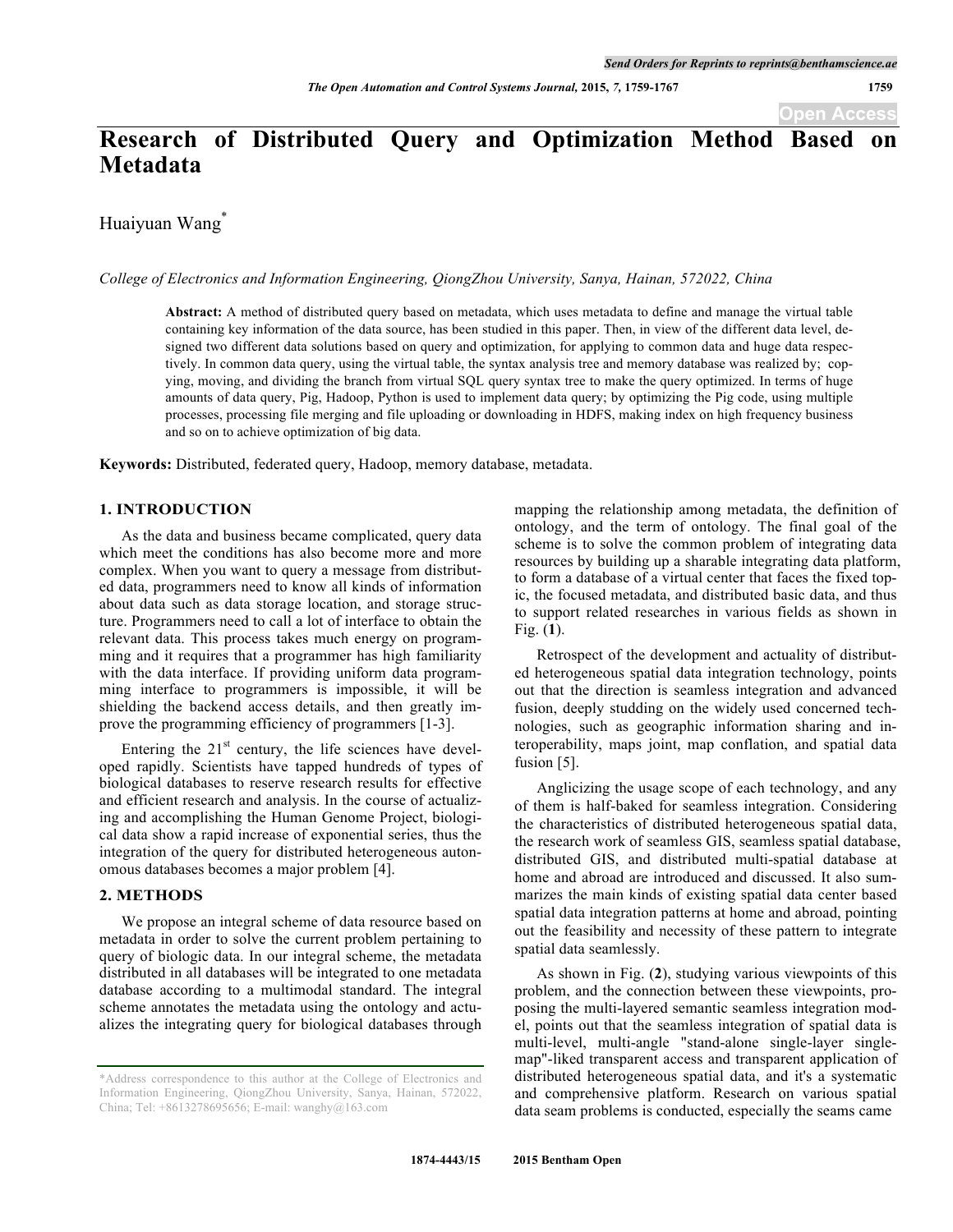

**Fig. (1).** Language tree.



Fig. (2). Genbank increasing data.

from distributed heterogeneous environment. Anglicizing the cognition and modeling process of people to the real world geographic objects, points out that the continuity cracks and categorizes of information in the transformation from the real world to the geo-feature set world is the reason of the seam, and thus the idea of reverting the continuity and consistency back into the information has been proposed (Fig. **3**). Focusing on the top-level user view of seamless integration, the concept of a seamless integrated system model, data location and description of resources, and data containers seamless integration, these works provide the foundation of the research and design of the integrated framework and prototype system. **Fig. (3).** Querying route.

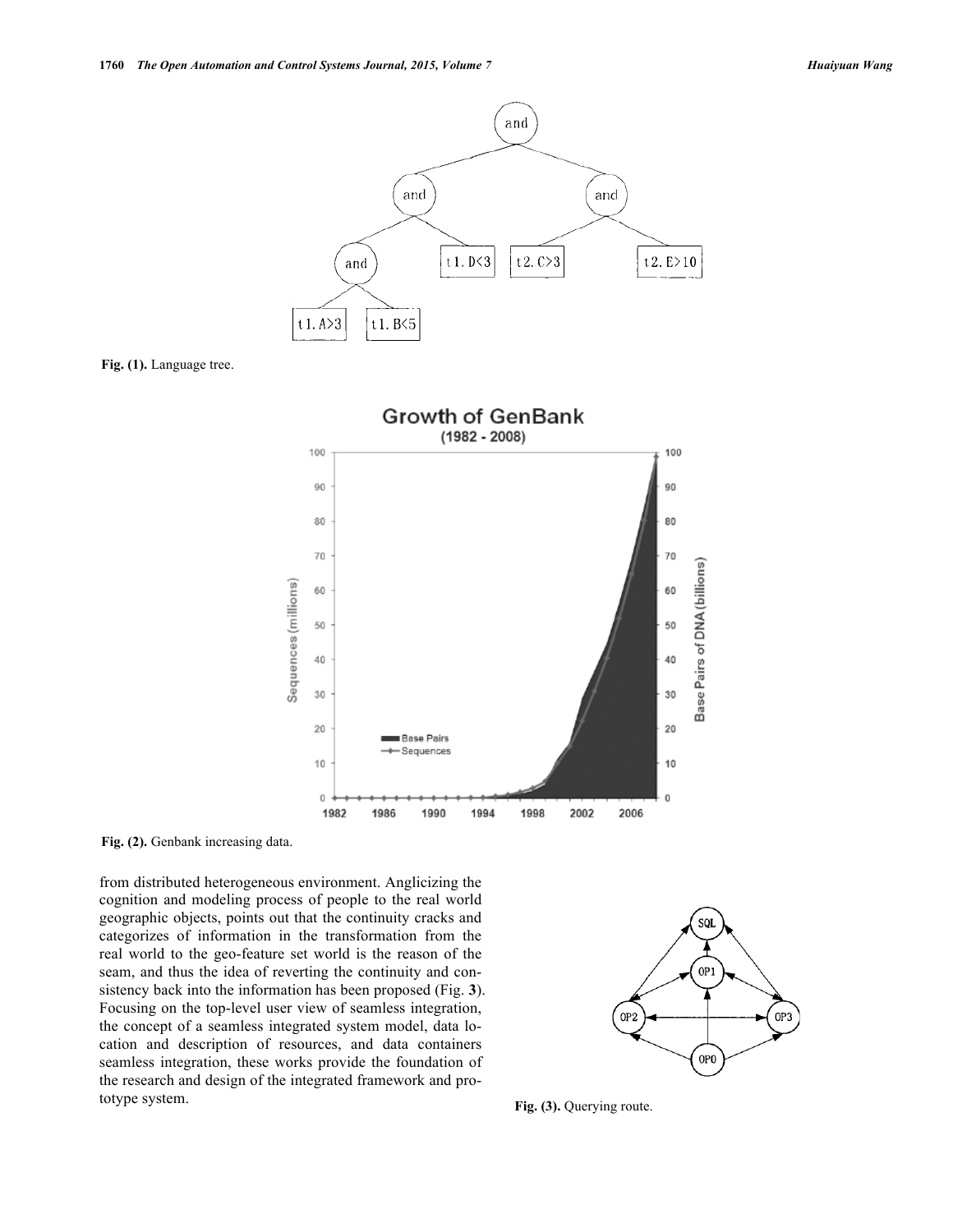| Management   | Warehouse Process              |  |            |            | Warehouse Operation |                     |                              |                        |          |                          |  |
|--------------|--------------------------------|--|------------|------------|---------------------|---------------------|------------------------------|------------------------|----------|--------------------------|--|
| Analysis     | Transformation                 |  | OLAP       |            | Data Mining         |                     | Information<br>Visualization |                        |          | Business<br>Nomenclature |  |
| Resource     | Object                         |  | Relational |            | Record              |                     | Multidimensional             |                        |          | XML                      |  |
| Foundation   | <b>Business</b><br>Information |  | Data Types |            | Expressions         | Keys and<br>Indexes |                              | Software<br>Deployment |          | Type Mapping             |  |
| Object Model | Core                           |  |            | Behavioral |                     | Relationships       |                              |                        | Instance |                          |  |

**Fig. (4).** CWM architecture.

The study deeply anglicizes the spatial data center architecture and its general patterns, [6] and discusses the feasibility to realize seamless integration framework based on the patterns of spatial data center (Fig. **4**). It researches and designs out a seamless integration system architecture, focusing on the key components, such as the framework, global catalogue system, global spatial index, multi-layer intelligent middleware, and so on.

It is proved that based on this mechanism a variety of seamless spatial queries can be done using the set difference operation in a high-performance manner [7]. The seamless integration archive mechanism is proposed to improve the performance. Distributed heterogeneous spatial data register mechanism is studied and designed. The data cleaning preprocessing method is used to set up the initial seamless version of the data. Based on the data's initial seamless version, the maintenance of topological relationship and seamless characteristic in the process of data editing and updating can be done with the consistency maintenance measures, to ensure the data is always in validate status.

The general process data query is studied firstly, and then elaborated in detail on the implementation steps of concrete data query types. Anglicizing the key influencing factors in seamless query processing cost model, to provide research guidance for seamless data query optimization. It focuses on the research of some important optimization methods, such as query processing compaction, the use of equivalent effectiveness mechanisms to reduce the volume of seamless computing, the use of data cache, and so on (Fig. **5**).

The key components of spatial data center related with seamless integration are extended and enhanced, and the basic functional needs are achieved through the data center function building mechanism. Through the practical application of the prototype system in the foundation geographic information database integration project, the feasibility and effectiveness of the technologies are verified, seeing Table **1**.

## **3. DATA MINING AND DISTRIBUTED APATIAL DATA**

After many years of accumulation and development, the national spatial information infrastructure (NSII) of our country has reached a great scale, and provided massive spatial information resources for the national construction, social development and public services. However, with the wide development of network-based applications and the continuous improvement of its requirement, the application of these spatial information resources also encountered some issues requiring urgent solutions, the key performance of these issues is that the integrated use of these spatial information resources is given a low priority. At the same time, spatial data interoperability technology has improved; the cooperative processing technology of distributed GIS has also been studied deeply; spatial data mining and information fusion technologies are becoming mature day by day. All of these provide new approach to solve the problems mentioned above. At present, a large number of geographically distributed data collection stations can share their own spatial data resources "in its own position"; spatial information between different level of government departments, enterprises and institutions are exchanged frequently; a wide range of new system patterns have been proposed to deal with distributed heterogeneous spatial data in an integrated way.- In this situation, although the "information island" has been broken up in a certain extent, but the integrated use of distributed heterogeneous spatial data is still far from "seamless", the reason is that, for the seamless integration of spatial data, there is no clear concept defined, technology is not blameless, and there is no prototype system, and so on.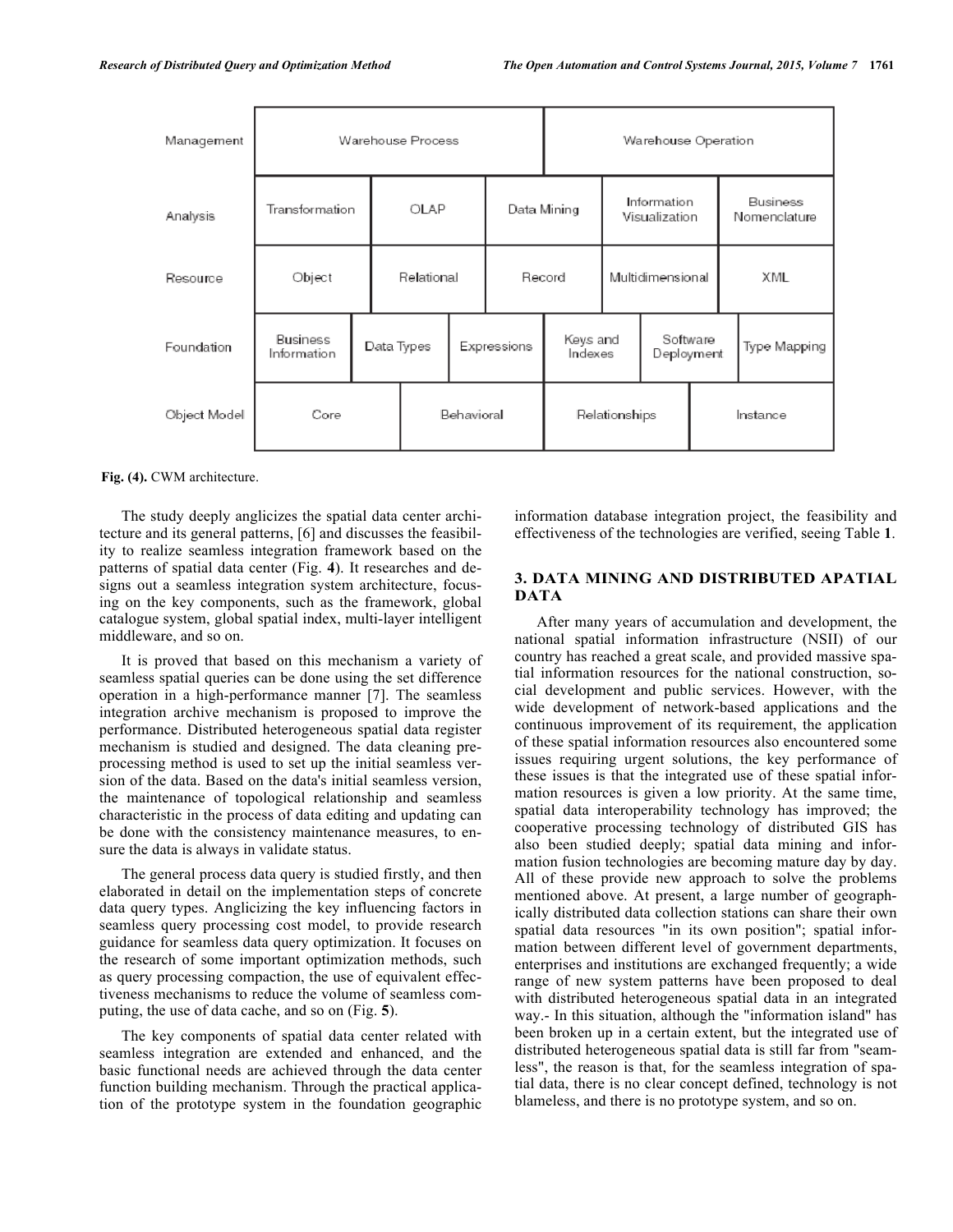

**Fig. (5).** Relationship between CWM.

#### **Table 1. Information.**

|               |                                                                                         | Ip: db:table:field:type:folsg |  |             |  |
|---------------|-----------------------------------------------------------------------------------------|-------------------------------|--|-------------|--|
| A             | 192.168.1.220:efonn:infos:A:int:mysql                                                   | true                          |  |             |  |
| B             | 192.168.1.220: eforni: infos: B: int: mysql<br>192.168.1.89: eform: infot: A: int: mmdb |                               |  | <b>MMDB</b> |  |
| $\mathcal{C}$ | 192.168.1.89: efonn: infot: C: int: mmdb                                                |                               |  | <b>MMDB</b> |  |
| D             | 192.168.1.220:efonn:infos:D:int:mysql                                                   |                               |  |             |  |
| E             | $192.168.1.89$ : efonn: infot: E: int: mmdb                                             |                               |  | <b>MMDB</b> |  |
| E             | 192.168.1.89: efornl: infot: F: int: mmdb                                               |                               |  | <b>MMDB</b> |  |

On the other hand, in various application areas of GIS some spatial data center systems have appeared to manage spatial information resources. These systems have some similar patterns, which are: (1) able to manage distributed heterogeneous spatial data resources in a unified and concentrated portal form; (2) widely used for multi-level catalogue resource manager as the means of resource management; spatial data, non-spatial data and other resources can be grouped with a variety of themes and their order; (3) be able to organize into multi-level data centers cluster with the connection ability to the higher and lower level of data centers, and data can be exchanged between all levels; (4) it's important to accumulate and reuse GIS functions, and sometimes has the abilities to reorganize the application system as soon as the requirement is changed. However, these spatial data center systems almost simply put all kinds of spatial data and nonspatial data together to simplify the management process, and are not concerned with integrating the data resource in a seamless and consistent way, that is all how data resources can be geo-referenced using a unique spatial reference. Through the extension of data center model by introducing the concept, theory and technical methods of spatial data seamless integration, data center pattern will be upgrated into a feasibly distributed heterogeneous spatial data seamless integration pattern, and then the existing spatial data center system can be prepared as prototype system.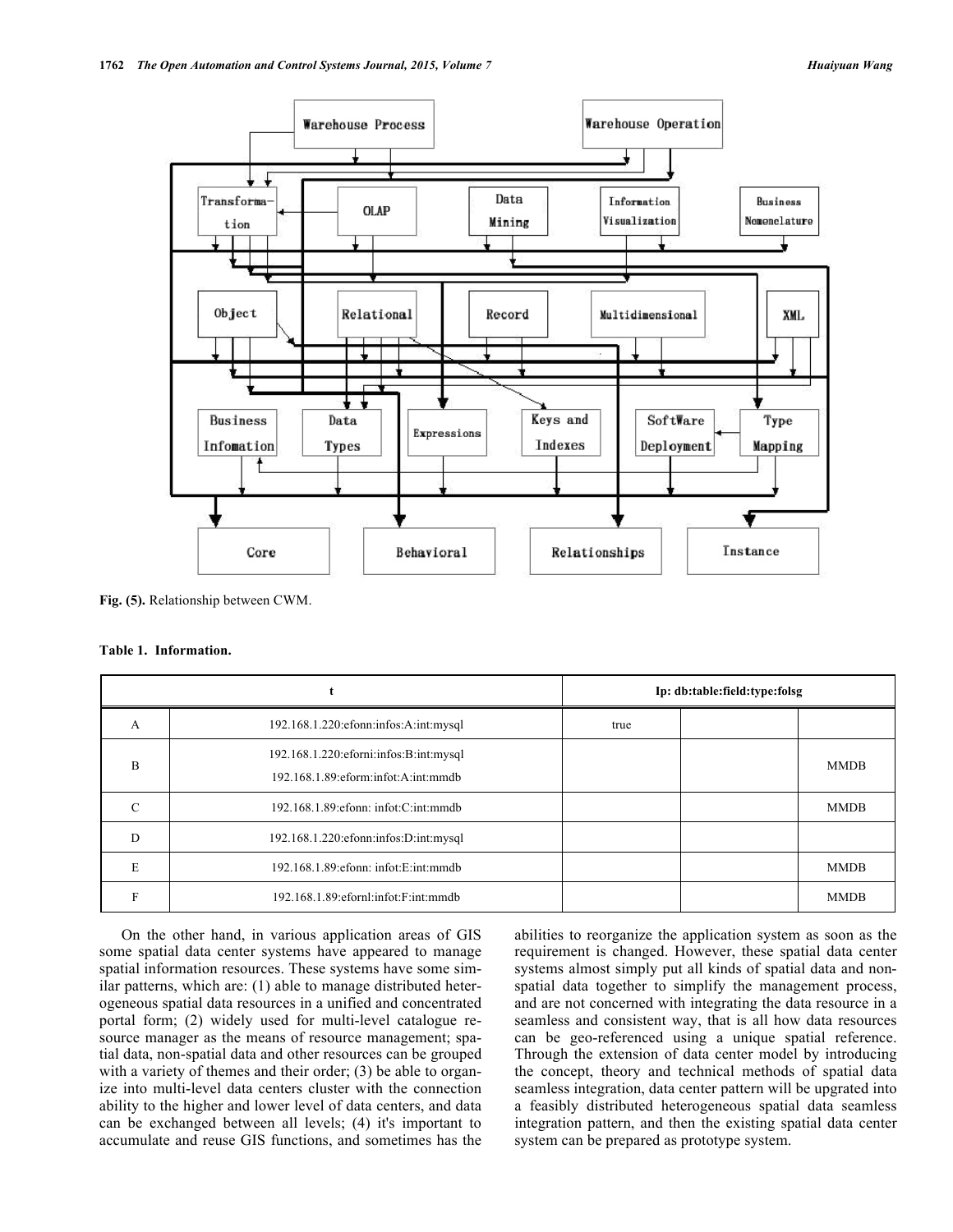### **Key Codes**

'%extra\_arl;umcnt {  $\text{Args*tt}$ }//Parscr() }=f}

"/<}token-prefix SS\_

'}}tokeytype I'enninal;

`%default\_ type {"token}

'%lcft OR.

0f0left AND

0/left DOT.

%type in {Token}

%type select {Token J

%type oneselect{Token;

%type collist {Token)

%type seltable {Token

%token destructor{ token destructor(&\$\$);}

0loparse accept

%syntax error

 $cmd ::= in$ 

 $sclp::=$ .

fieldname::=fieldname fieldnames.

fieldnames::=COMMA fieldname.

fieldname::=expr.

nm:: NAME

%type from{Terminal)

%type tablename{Terminal}

from::"FROM(Y) tablename(X).

n℃m::=

 $tablename(A): NAME(X).$ 

where op::

where \_ op:: WHERE(Y) expr  ${X}$ ).

%type exprExpr\*}

 $expr(A)$ ::=expr(X) LT(Z) expr(Y).

 $expr(A) ::= expr(X) GT(Z) expr(Y).$ 

 $expr(A)$ ::=expr(X) GE(Z) expr(Y)

 $expr(A)$ ::=expr(X) I\_L(Z) expr(Y).

 $expr(A)$ ::=LP(Y)  $expr(X)$  RP(Z).

 $expr(A)$ ::=expr(X) I:Q(Z) expr(Y).

 $expr(A)$ ::=expr(X) NE(Z) expr(Y).  $expr(A)$ ::=expr(X) AND(Z) expr(Y).  $expr(A)$ ::=expr(X) OR(Z) expr(Y).  $expr(A)$ ::= $expr(X)$  MINUS(Z)  $expyY$ ).  $expr(A)$ ::= $expr(X)$  PL.US(Z)  $expr(Y)$ .  $expr(A)$ ::=expr(X) TIMI:S(Z) expr(Y).  $expr(A)$ ::=expr(X) DIVIDE(Z) expr(Y).  $expr(A)$ ::=MINUS(Z)  $expr(X)$ .[NOT] Big data querying see in the Table **2**.

#### **4. METADATA INTEGRATION**

The coming massive data era caused that the size of data sharply grew and searching space expanded. It was the new challenge to the data mining, as the demand for mass data of data mining became stronger and stronger. In order to solve the effectiveness and poor efficiency problem of traditional data mining techniques in the massive and high-dimensional data sets, the existed data mining algorithms have been improved to adapt to the actual conditions of the massive and high-dimensional data, (Fig. **6**) as well as the algorithm's execution efficiency has been improved, targeting the quality of the mining results of the massive data.

In the full understanding of the principle of the vertical frequent pattern mining and the problem of the massive data, a distributed vertical frequent pattern mining algorithm based on metadata integration was proposed in this paper, including a loading balance strategy for distributed vertical frequent pattern mining. The algorithm included three parts. Firstly, we sampled a small amount of data samples and calculated attribute correlation based on the rules generated for samples. Secondly, we finished the data partition that is we can divide the data into several independent data blocks according to the attribute correlation. Finally, we built the frequent pattern tree for every data block, mining the vertical frequent pattern tree to generate rules. Because the model of vertical frequent storage structure can ensure that the mining results were global results, therefore there was no need to combine the local mining results. At the same time, a load balancing strategy for distributed vertical frequent pattern mining is needed to differentiate the status of every site which was firstly calculated by the local site processing capacity and network capacity, and then assigned the task according to the different status of the site. Finally, through the experimental analysis to verify the proposed distributed vertical frequent pattern mining algorithm based on metadata integration; the results show that the proposed algorithm was more efficient under the large-scale data set compared with the traditional association rule mining algorithm. The load balancing strategy used to improve the efficiency of algorithm showed that it was better than the traditional load balancing strategy in terms of efficiency and load balancing degree.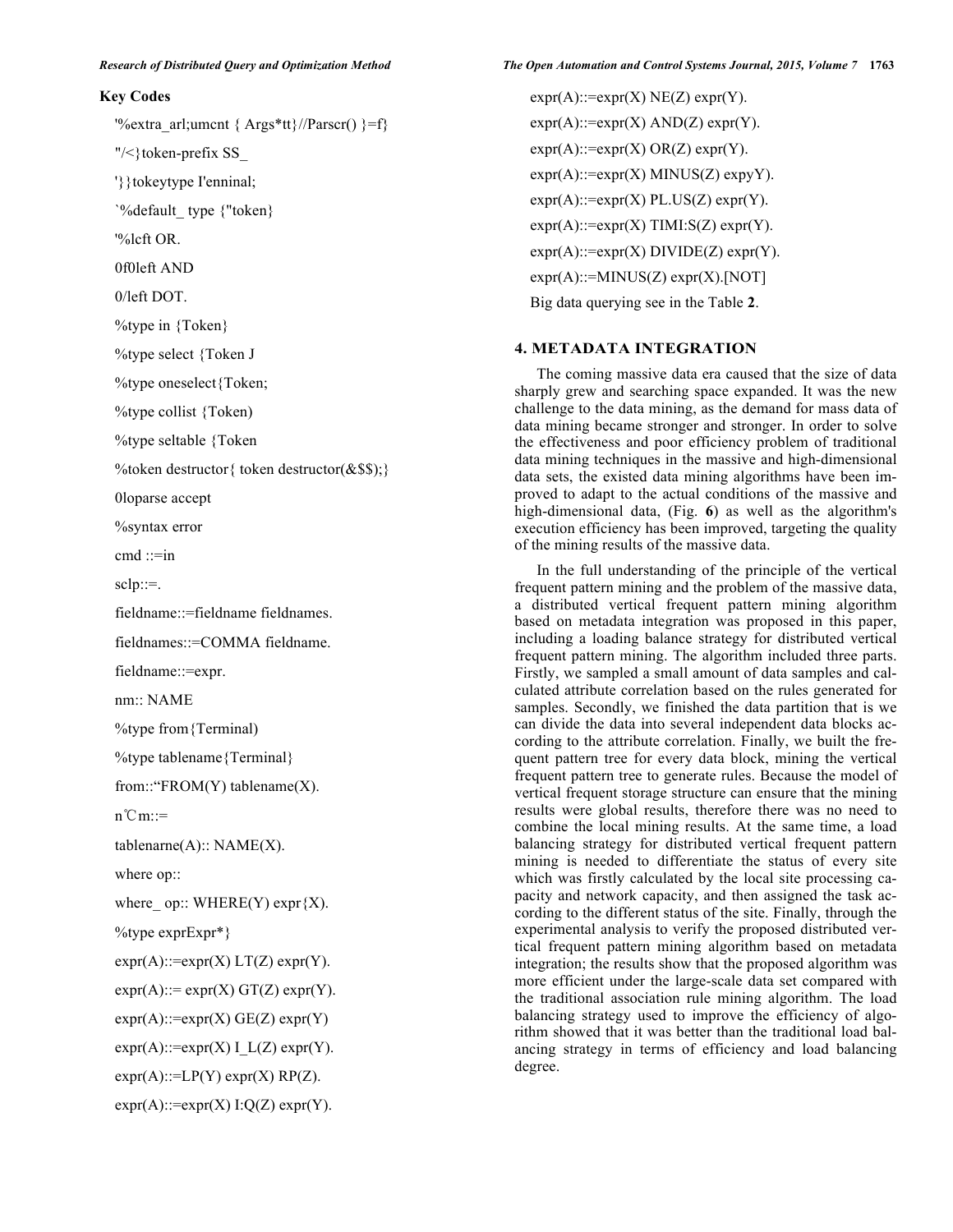#### **Table 2. Big data querying.**

|                   | t                      | Video Contentinfo-yyyymmdd.cfg  |                      |  |  |
|-------------------|------------------------|---------------------------------|----------------------|--|--|
|                   | <b>Video Base Data</b> |                                 | Drea info_yyyymmd    |  |  |
| Count: int        | Count: int             | content idaong                  | Area:                |  |  |
| qqaong            | qqaong                 | content name:chararray          | area_city:chararray  |  |  |
| oid: int          | oid:                   | length type:chararray,          | area_type: int       |  |  |
| Cld               | cid:                   | $\alpha$ - ontent: int          | area_country:int     |  |  |
| sid:int           | <b>SICJ</b>            | pac content name: chararra<br>Y | areaprov:            |  |  |
| timestampaong     | timestampaong          |                                 | area_cap_tag:mt      |  |  |
| gender:int        | gender:int             |                                 | area_level:chararray |  |  |
| Age:in            | Age:in                 |                                 | country code::int    |  |  |
| scene:int         | scene:int              |                                 |                      |  |  |
| country code:int  | country code:int       |                                 |                      |  |  |
| Province-code:int | Province-code:int      |                                 |                      |  |  |



**Fig. (6).** Structure and storage part of the element of information in the database.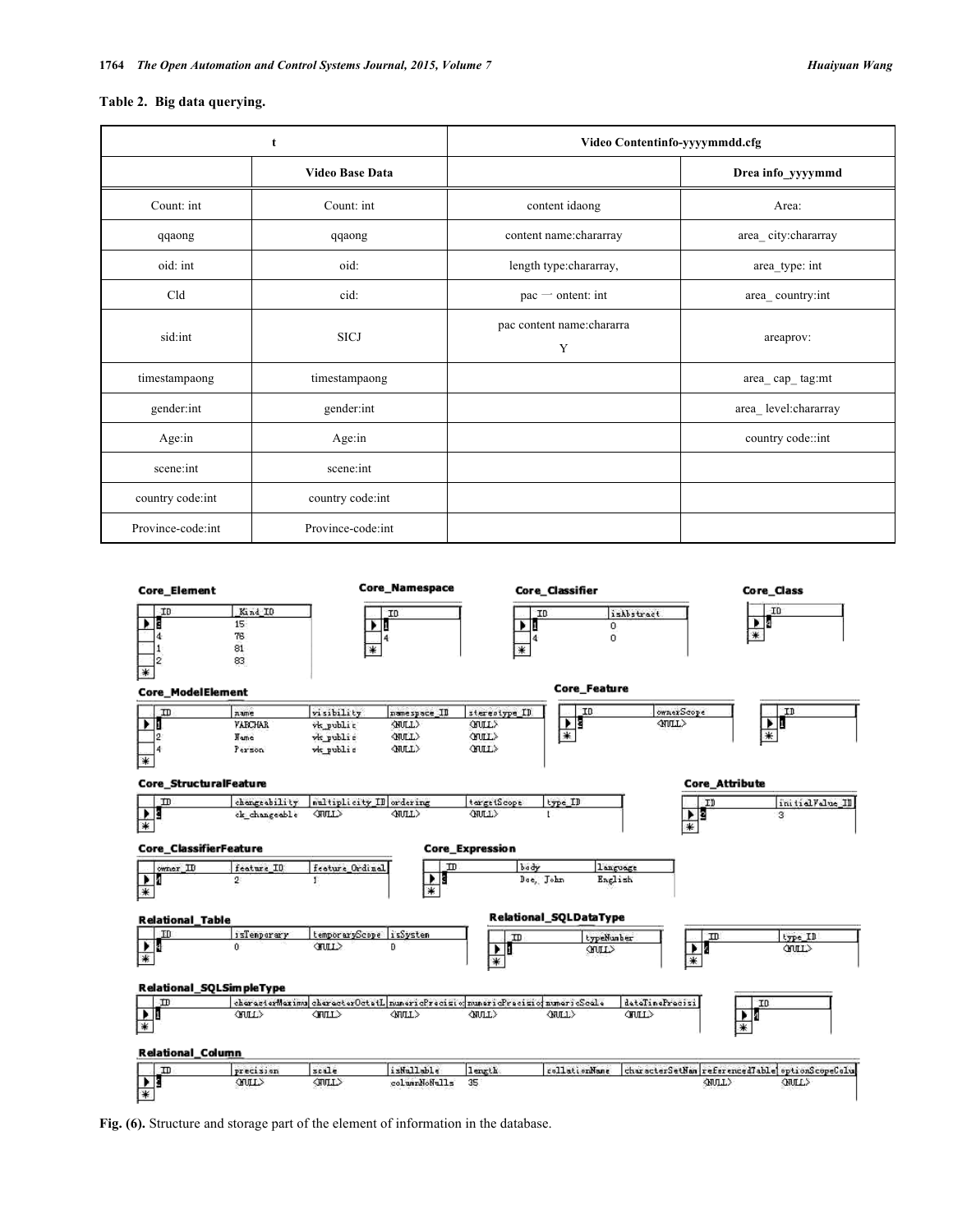

**Fig. (7).** B/S Structure.



Fig. (8). Parts of CMW entity class.

In conclusion, this paper included the following three parts: first, analyzed the research background and significance, reviewed the pertinent literature; and then put forward a distributed vertical frequent pattern mining method based on metadata integration and the load balancing strategy for distributed vertical frequent pattern mining was presented in order to further improve the algorithm performance. Finally, the experimental analysis was performed for the proposed method, summary and forecasting (Fig. **7**).

Real-time database system (RTDBS) integrates real-time system and database technology. Currently, the real-time database system is widely applied to military, telecommunication, electricity, aviation, industry control and some other fields, and since the most of these fields are distributed, therefore, the research of distributed real-time database system (DRTDB) has caught the attention of experts in realtime field, database field and distributed field. DRTDB becomes a new research hot point (Fig. **8**).

Relative to the FRD method, up down reduction strategy can also reach the full reduction state, but can further reduce the data transmission cost of the down phase, especially in relation to many connect attributes; thereby reducing the query response time (Fig. **9**).

Real-time query must match its time requirement, or disaster may occur. The study researches the fault-tolerance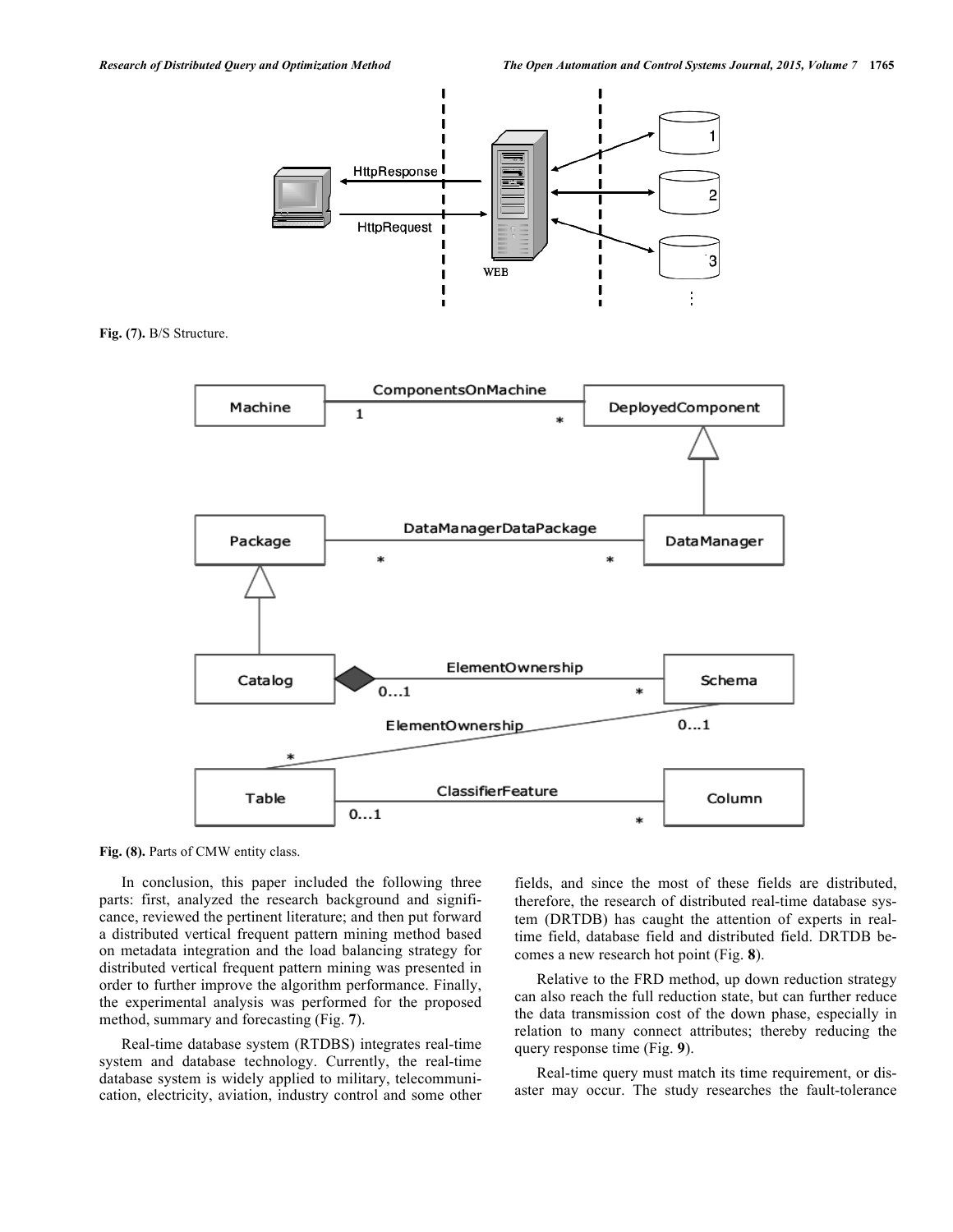

**Fig. (9).** Structure model in relational database and the relationship between them.

scheduling algorithm of the periodicity real-time transactions, and proposes a preemptive estimate algorithm, which can reduce the preemption to the low priority task that will finish soon so as to decrease the waste of the CPU resources. The new algorithm also uses a load balancing strategy to further optimize the task scheduling. By the experiment, the new algorithm could decrease the CPU resources waste and improved the success rate of system's real-time task.

The data management subsystem of marine monitoring system has the character of distributed and local real-time databases transmitting real-time data and commanding through wireless network. For the restriction of transmission rate of wireless network, it is required to develop an effective query processing method to reduce the query response time, so as to match the system's real-time proficiency. After analyzing traditional query optimization strategy, this study points out the merit and the drawback of the traditional strategies and proposes a new distributed query method, *i.e.* the up down semi-join strategy based on three query. The new query method proposes the concept of strong semi-join, in which multi relations' restriction is used to improve the reduction of one relation, the method also proposed an up down reduce strategy, which can lead the relations in a tree to a full reduction state. Therefore, the useless records are eliminated before transmission and the query's response time is reduced. The study also analyzes the full reduction strategy when there are two or more join attributes between two relations and the full reduction strategy of cyclic query, proposes the conception of default join restriction, points out the inherent difference between tree query and cyclic query, and finally proposes a new two-way method based on additional attribute to convert a cyclic query into tree query.